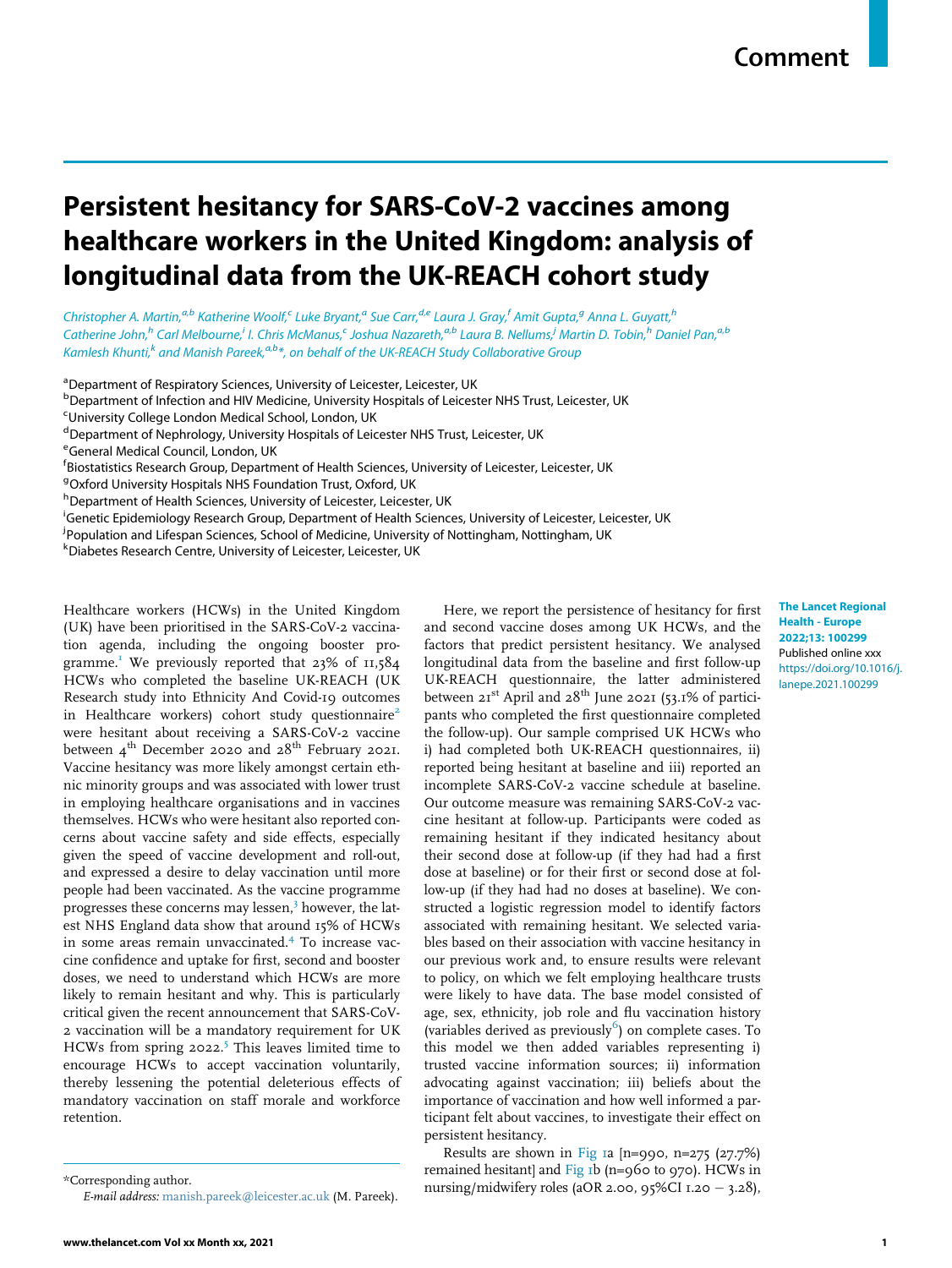# <span id="page-1-0"></span>Comment



Figure 1a. Association of demographics, occupation and flu vaccine status with persistent hesitancy - base model (n=990)

Figure 1b. Association of trusted vaccine information sources, anti-vaccine information sources and vaccine beliefs with persistent SARS-CoV-2 vaccine hesitancy



Figure 1. (a) shows the adjusted odds ratios for the association of covariates with an outcome of persistent SARS-CoV-2 vaccine hesitancy (adjusted for age, sex, ethnicity, occupation and flu vaccination status). Note that the allied health professionals category includes pharmacists, healthcare scientists, ambulance workers and those in optical roles and the nursing/midwifery category includes healthcare assistants and nursing associates. AHP  $-$  allied health professional, Ref  $-$  reference category. (b) shows the adjusted odds ratios for the association of i) trusted vaccine information sources, ii) sources of information advocating against vaccination and iii) vaccine beliefs with persistent SARS-CoV-2 vaccine hesitancy. These are adjusted for the variables in the base model.  $GP -$  general practitioner, NHS  $-$  National Health Service, WHO  $-$  World Health Organisation.

allied health professionals (including pharmacists, healthcare scientists, ambulance workers and those in optical roles;  $1.79$ ,  $1.15 - 2.80$ ) and dental roles (3.02,  $1.53$ 

 6.01) were more likely to remain hesitant than those in medical roles. Those who had taken up influenza vaccination in the previous seasons were less likely to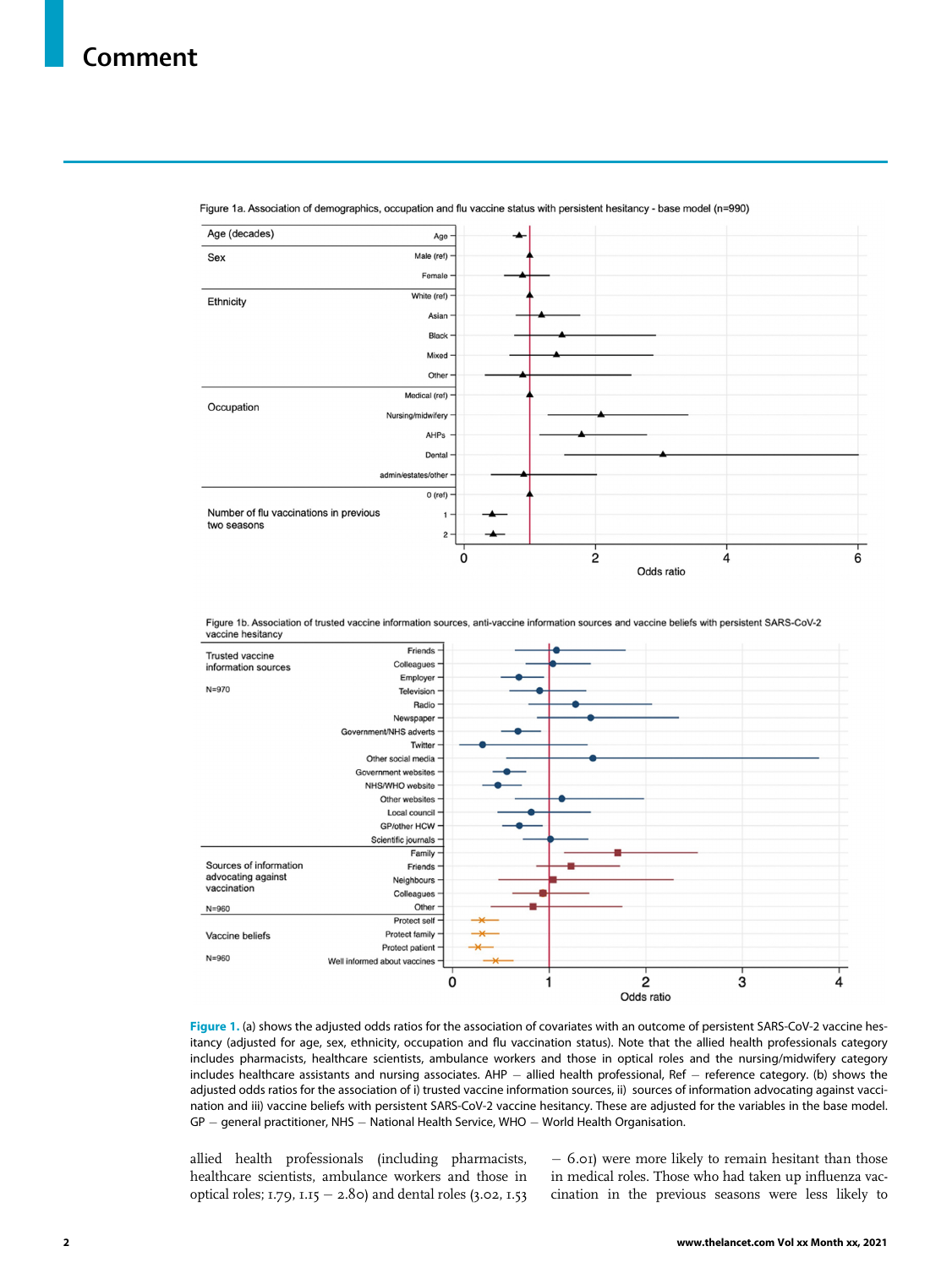remain SARS-CoV-2 vaccine hesitant (0.43, 0.28  $-$  0.66 [for one influenza vaccination in previous two seasons], 0.45, 0.32 - 0.62 [for influenza vaccine uptake in both seasons]). Older HCWs were less likely to remain hesitant. There were no significant differences in risk of persistent hesitancy by sex or ethnic group.

HCWs who reported trusting vaccine information sourced from their employer ( $0.69$ ,  $0.50 - 0.95$ ), Government/NHS adverts ( $0.68$ ,  $0.50 - 0.92$ ), official websites (0.56, 0.41 - 0.76 [Government website], 0.47,  $0.3I - 0.72[NHS/WHO$  website]), and their own GP/ HCW (0.69, 0.51  $-$  0.93) were less likely to remain hesitant than those that did not trust these sources. Those that had been advised not to take the SARS-CoV-2 vaccine by their family were more likely to remain hesitant than those who had not  $(1.71, 1.15 - 2.54)$ . HCWs who indicated that they agreed with statements regarding the importance of vaccines in protecting themselves  $(0.30, 0.19 - 0.48)$ , their families  $(0.31, 0.19 - 0.49)$ and patients under their care (0.26, 0.16  $-$  0.43) were less likely to remain hesitant than those that indicated they did not agree with these statements. Those who indicated they felt well informed about SARS-CoV-2 vaccination were also less likely to remain hesitant  $(0.45, 0.32 - 0.63)$  than those who did not report feeling well informed.

A significant minority of HCWs in our sample were still experiencing vaccine hesitancy at follow up. In our previous work we highlighted trust (in employer, healthcare organisations and the Government) as a criti-cal factor in predicting vaccine hesitancy.<sup>[6](#page-3-5)</sup> The results of the current analysis demonstrate that trust in these institutions is also important in determining whether hesitancy is likely to persist. Building trust amongst groups who are more likely to experience vaccine hesitancy may therefore represent a strategy of enhancing vaccine uptake. Importantly, we also demonstrate that having had family members advocate against vaccination increases the risk of persistent SARS-CoV-2 vaccine hesitancy. This highlights the importance of not only targeting interventions for improving vaccine uptake at HCWs, but also working to share messaging in their communities about the risks and benefits of vaccines to address concerns. Furthermore, our results indicate that any messaging designed to improve vaccine uptake and aimed at HCWs should emphasise the importance of vaccination for protection of HCWs, their families and their patients.

In summary, we have identified factors that might influence changes in vaccine hesitancy which should directly inform interventions aimed at improving vaccine uptake in HCWs and the wider community.

#### Funding

UK-REACH is supported by a grant from the MRC-UK Research and Innovation (MR/V027549/1) and the

Department of Health and Social Care through the National Institute for Health Research (NIHR) rapid response panel to tackle COVID-19. Core funding was also provided by NIHR Biomedical Research Centres. KW is funded through an NIHR Career Development Fellowship (CDF-2017-10-008). LBN is supported by an Academy of Medical Sciences Springboard Award (SBF005\1047). ALG was funded by internal fellowships at the University of Leicester from the Wellcome Trust Institutional Strategic Support Fund (204801/Z/ 16/Z) and the BHF Accelerator Award (AA/18/3/ 34220). C.J. held a Medical Research Council Clinical Research Training Fellowship (MR/P00167X/1). MDT holds a Wellcome Trust Investigator Award (WT 202849/Z/ 16/Z) and an NIHR Senior Investigator Award. KK is supported by the National Institute for Health Research (NIHR) Applied Research Collaboration East Midlands (ARC EM). KK and MP are supported by the NIHR Leicester Biomedical Research Centre (BRC). MP is supported by a NIHR Development and Skills Enhancement Award. This work is carried out with the support of BREATHE - The Health Data Research Hub for Respiratory Health [MC\_PC\_19004] in partnership with SAIL Databank. BREATHE is funded through the UK Research and Innovation Industrial Strategy Challenge Fund and delivered through Health Data Research UK.

## Acknowledgements

We would like to thank all the participants who take part in this study when the NHS is under immense pressure. We wish to acknowledge the Professional Expert Panel group (Amir Burney, Association of Pakistani Physicians of Northern Europe; Tiffanie Harrison; London North West University Healthcare NHS Trust; Ahmed Hashim, Sudanese Doctors Association; Sandra Kazembe, University Hospitals Leicester NHS Trust; Susie M. Lagrata (Co-chair), Filipino Nurses Association, UK & University College London Hospitals NHS Foundation Trust; Satheesh Mathew, British Association of Physicians of Indian Origin; Juliette Mutuyimana, Kingston Hospitals NHS Trust; Padmasayee Papineni (Co-chair), London North West University Healthcare NHS Trust; Tatiana Monteiro, University Hospitals Leicester NHS Trust), the UK-REACH Stake-holder Group<sup>[7](#page-3-6)</sup>, the Study Steering Committee, Serco, as well as the following people and organisations for their support in setting up the study from the regulatory bodies: Kerrin Clapton and Andrew Ledgard (General Medical Council), Caroline Kenny (Nursing and Midwifery Council), David Teeman and Lisa Bainbridge (General Dental Council), My Phan (General Pharmaceutical Council), Angharad Jones (General Optical Council), Mark Neale (Pharmaceutical Society of Northern Ireland) and the The Health and Care Professions Council.